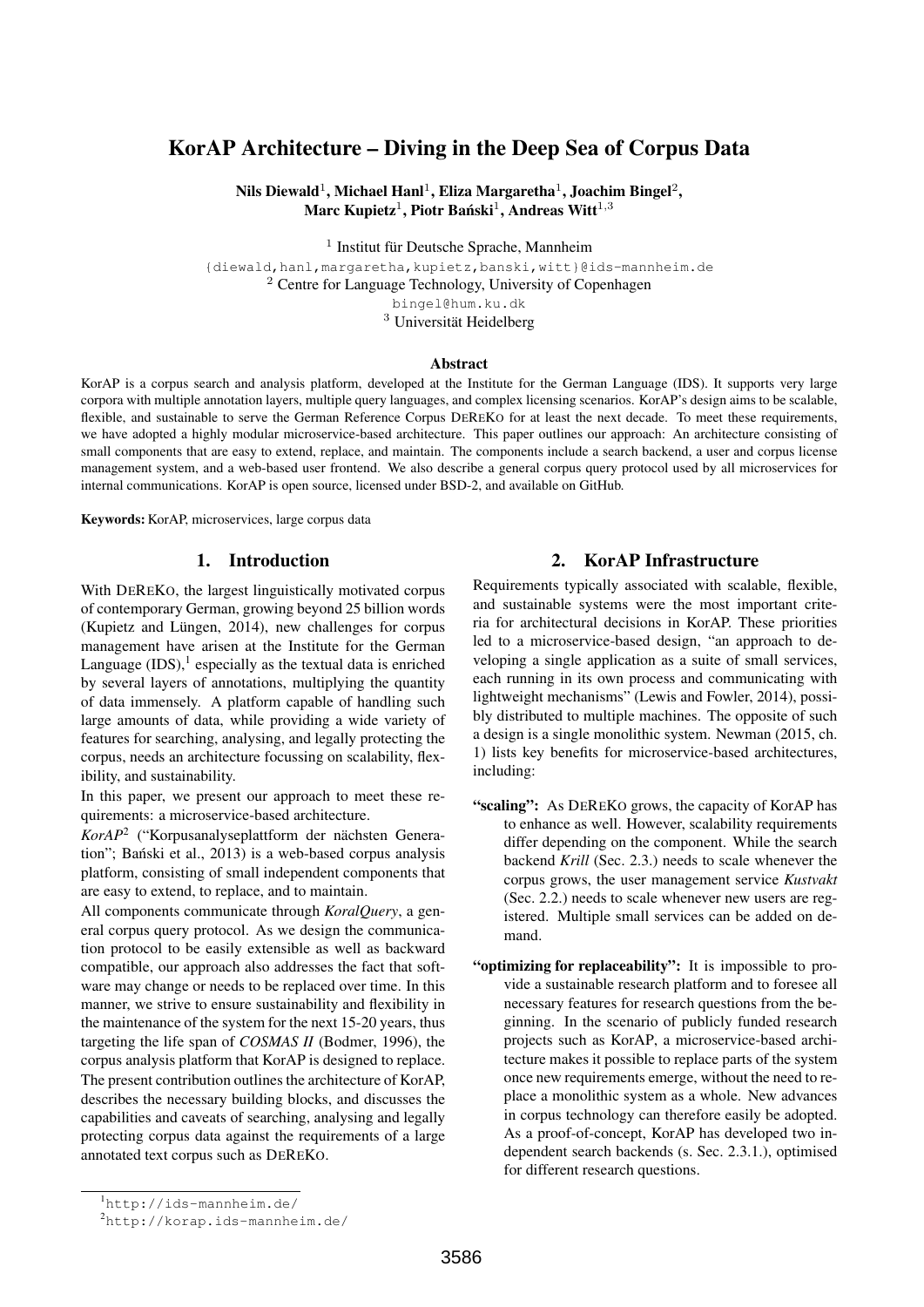

Figure 1: Interactions of KorAP components as microservices

- "technology heterogeneity": KorAP is implemented using several programming languages (Java, JavaScript, Perl, and Python), and different data storages (including Lucene, MariaDB, Neo4j, and PostgreSQL). A microservice architecture makes it possible to choose the best technology for each task with flexibility, instead of one single software stack to fit all requirements.
- "organizational alignment": Small components make it easier to develop in small teams, which can help to improve development speed. A small codebase is easier to adopt by new developers as well, as they need not have knowledge about the whole system. KorAP's components are open source, available from GitHub,<sup>3</sup> and will hopefully attract a community of developers for further improvements and sustainable development.

Although the listed benefits are not exclusive to microservices individually, they meet our requirements in total. Microservices, however, also have some drawbacks opposed to monolithic systems, including:

- more complex testing scenarios;
- an occasional slowdown of development and deployment speed, when new features require modifications of multiple interfaces or extensions to the communication protocol;
- overhead of remote API calls opposed to in-memory function calls.

For these reasons, KorAP's approach to microservices is not rigid: The decision whether a component will be implemented as a microservice or as an embedded library is based on the aforementioned advantages and disadvantages, and may change over time (i.e. any library may evolve to a microservice at a later stage of development or a microservice may become an embedded library). For example, the query serialisation component *Koral* (s. Sec. 2.1.) is implemented as a library rather than as a microservice, because it is used by only one component (Kustvakt) and would be negatively affected by the overhead of remote API calls.

To compensate for the slowdown of development and to speed up the evaluation of new features (especially regarding the user interface *Kalamar*; s. Sec. 2.4.), a rapid application development environment was created (*Rabbid*; Mell and Diewald, 2016).

Figure 1 outlines the interactions of KorAP components as microservices, from the application's frontend to the backend services. In the following sections, we describe the different components and their communication protocol.

# 2.1. KoralQuery

As the main access point to DEREKO, KorAP has to provide all search and analysis features common to more than 38 thousand registered users of COSMAS II.<sup>4</sup> This is achieved mainly through supporting its familiar query language. In an effort to accommodate a great number of additional search and analysis features without modifying this query language, Bingel and Diewald (2015) introduced the KoralQuery protocol, a JSON-LD (Sporny et al., 2014) based pivot format for corpus queries and the central webservice communication protocol of KorAP (see Fig. 2). The protocol distinguishes several types of query objects, pertaining to the search in arbitrary annotation layers (see Sec. 1 in Fig. 2) or the creation of virtual corpora (see Sec. 2 in Fig. 2), among others (for the specification draft, see Diewald and Bingel, 2015).

Its abstract and modular representation of queries strongly benefits the sustainability of KorAP in regard to the following aspects:

- Stability. In using a common protocol, the components in KorAP live up to the same demands and specifications, which is crucial for the design of KorAP as a microservice-based system.
- Backward compatibility. In abstracting away from concrete query languages, KoralQuery safeguards the support for existing languages. While this is of particular importance when a query engine is designed to replace an existing one (as in the case of KorAP and COS-MAS II), it strongly simplifies development whenever additional query languages need to be supported by the system.
- Forward compatibility. Additional search and analysis features can be integrated into KoralQuery through

<sup>3</sup>https://github.com/KorAP; licensed under BSD-2. Components not yet published are in preparation.

<sup>4</sup>http://www.ids-mannheim.de/cosmas2/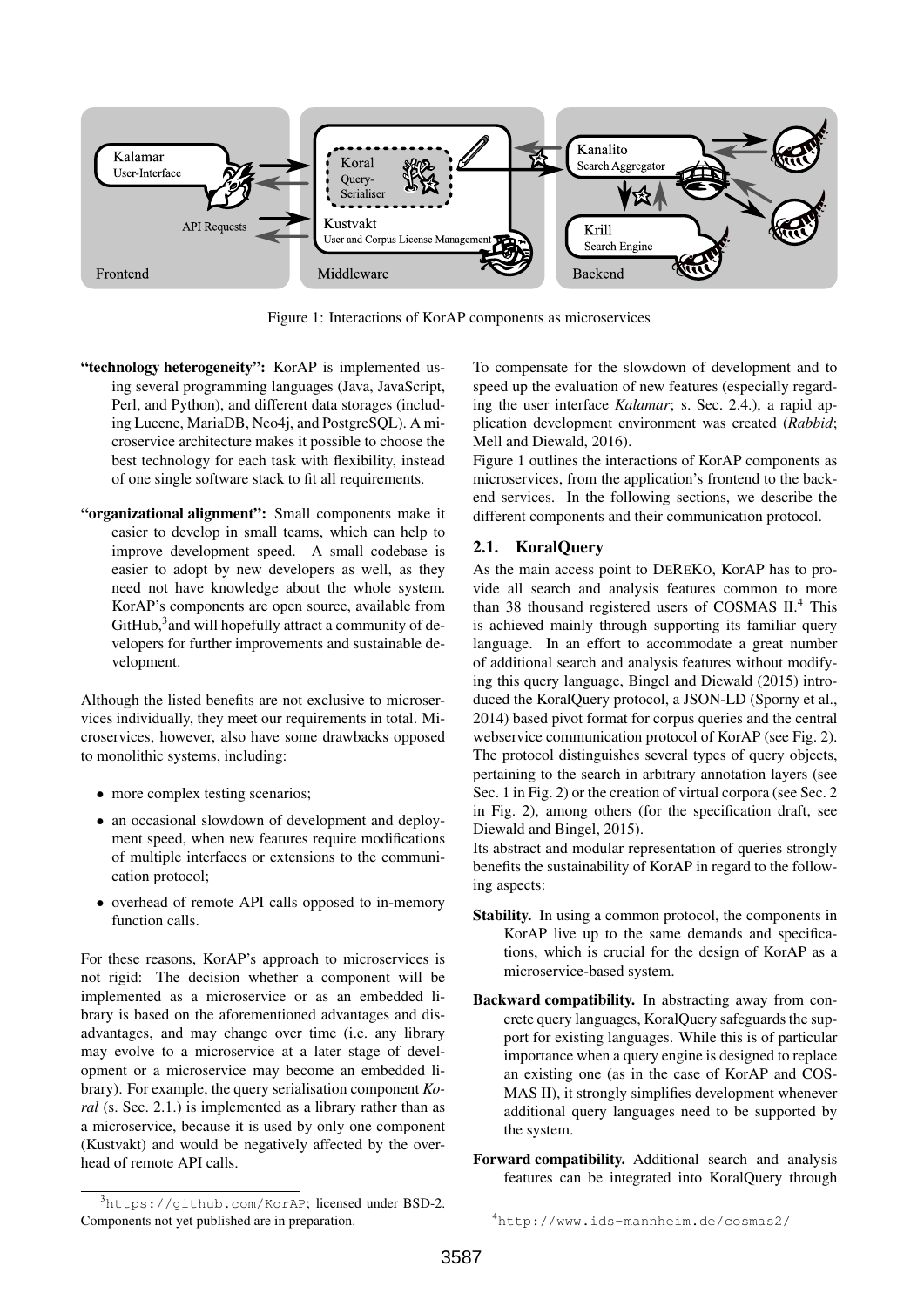

Figure 2: The query [mate/m=number:pl & mate/p=ART] {1:[cnx/p=A]? [tt/l=Baum]} (Poliqarp+) serialised as KoralQuery, with a virtual corpus defining all documents of the authors "Schiller" and "Goethe"

the definition of corresponding query object types (see below), thus extending the protocol to meet new demands when they arise. The protocol also reserves the possibility for components to transmit warnings or error messages upon being confronted with, for instance, novel constructs that cannot yet be processed by the respective component.

At its core, KoralQuery defines a set of linguistic types, for instance denoting tokens, syntactic constituents, or sequences of tokens. These types are defined as abstract structures that can flexibly address different annotation layers and sources at the same time, which ensures a high degree of independence from specific linguistic theories or annotation schemes. Theoretical insights into the desired set of supported features, as well as the scheme-independent design, initially came from a study of query language expressivity by Frick et al. (2012).

In addition to the serialisation of user-formulated queries, the protocol supports query rewrites. These may, for example, restrict the search space to specific documents that the user has permission to access (see Banski et al., 2014, and Sec. 2.2.). To make the user aware of any rewrites, the protocol provides a mechanism to report these modifications.

KoralQuery representations are generated from queries formulated in any of the supported query languages by the translation component *Koral* (Bingel, 2015), the reference implementation of KoralQuery's serialisation mechanism. Currently, these languages include COSMAS II QL, *Poliqarp* QL (a CQP variant; Przepiórkowski et al., 2004) *ANNIS* QL (Rosenfeld, 2010), and a subset of CQL, which is used in CLARIN Federated Content Search (CLARIN-FCS)<sup>5</sup>. Koral is used as a library by Kustvakt (see following Section) to translate queries to KoralQuery and use it as a common representation for different query languages.

# 2.2. Kustvakt

The scope of retrieval of individual texts is often restricted by intellectual property laws of various nature. Kustvakt's primary role, as the central user and corpus license management component, is to address this issue by examining queries and, if necessary, modifying the requested virtual corpus according to the permissions that the user has been granted, before the queries are passed on to the search backend (cf. Bański et al., 2014). An additional role that Kustvakt plays is to inject user-specific default values into queries (e.g. the preferred annotation sources for Part-Of-Speech). In cases where Kustvakt rewrites a query, the user gets notified about the nature of the rewrite and the reason for it.

Kustvakt provides a REST-like API and integrates with standardised authentication and authorisation schemes to allow multiple user clients to access KorAP.

<sup>5</sup>https://www.clarin.eu/content/federatedcontent-search-clarin-fcs; currently implementing the latest FCS 1.0 specification supporting basic CQL search such as term and phrase queries, accessible through the SRU/CQL protocol (http://clarin.ids-mannheim.de/korapsru) and the FCS Aggregator (http://weblicht.sfs.unituebingen.de/Aggregator/).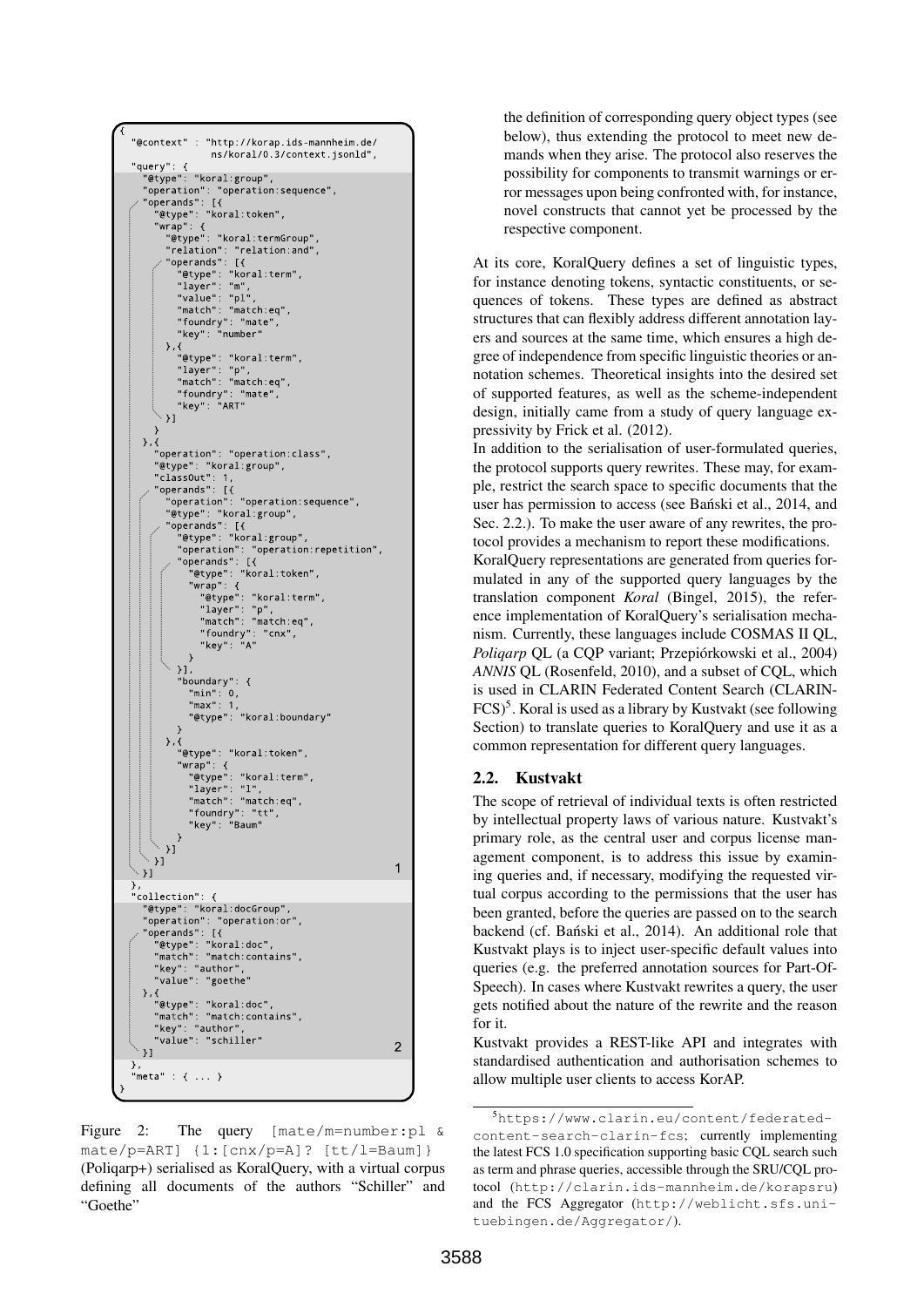## 2.3. Krill

Krill is the primary search and analysis backend for Kor-AP and the reference implementation for KoralQuery consumption. It is based on Apache Lucene<sup>6</sup> and provides support for efficient search on metadata, primary data, and multiple layers of annotation data.

To narrow down searches to documents that are part of virtual corpora, Lucene-based filters are applied, for instance to bundle documents by a certain author or from a certain range of time.

In view of the wide variety of query constructs supported by KoralQuery, Lucene's SpanQuery collection was vastly extended. Enhancing Lucene's native positional search, Krill supports distance search based on various distance units (e.g. word, sentence) and other complex constraints (e.g. minimum and maximum distance, occurrence order), for instance to find all adjectives within the distance of maximum 3 words from a certain noun. Besides, it can search for constituents embedded in larger phrase structures by position (e.g. find the preposition "out" at the end of a verb phrase). Both hierarchical and relational queries are applicable in Krill, for instance using the dominance and relation operators in ANNIS QL to specify hierarchy and dependency relations. All supported queries can be combined forming a complex nested query (e.g. find a plural pronoun within a verb phrase modifying a noun phrase).

#### 2.3.1. Kanalito

Krill can be used either as a library or as a stand-alone microservice providing access to the search index via Koral-Query and a REST-like API. In the latter scenario, a Krill service can take part in a cluster of independent nodes, managed by a central service. In KorAP, the central management service for distributed Krill nodes is called *Kanalito*.

Kanalito accepts KoralQuery requests and passes them to registered Krill nodes in parallel. Each Krill node is responsible for just a subset of the corpus (a so-called "shard"; see Stonebraker, 2010). That makes the KorAP search backend scalable horizontally. Query results are afterwards aggregated, sorted and returned (see Fig. 3, top).

Kanalito is able to sort results by several criteria such as the frequency of matches in a document. It is also possible to retrieve statistical information on metadata, like how many matches were found in a certain range of time or in a certain genre. Long-running processes, such as conversion and indexation of new documents, are scheduled using a Job Queue and performed by Kanalito worker nodes (see Fig. 3, bottom). In the future, long-running processes may include complex analysis with non-realtime results as well. Kanalito is designed to be a thin orchestration tool for Krill nodes and will steadily adopt advances in Krill's capabilities. Tasks currently handled by Kanalito will be delegated to Krill nodes in case parallelisation is beneficial. Wellestablished distribution solutions for Lucene, like Apache Solr,<sup>7</sup> were investigated and may become part of Kanalito in the future.



Figure 4: Screenshot of the Kalamar User Interface, with KWIC-, snippet-, table- and tree-views of search results

Following the concept of replaceability of microservices, KorAP supports multiple search backends. *Karang*, for example, is an alternative search and analysis backend based on the Neo $4i<sup>8</sup>$  graph database, focussing on complex dependency queries and collocation extraction.

#### 2.4. Kalamar

With Kustvakt providing a central Web API for all Kor-AP functionalities, a user interface component for search and result visualisation can be implemented as a simple microservice, too. One such user interface for KorAP is Kalamar.

Kalamar has a focus on usability, trying to represent the simplest frontend possible while providing full access to the functionalities of KorAP. Tools were implemented to assist the user in formulating research questions, like an annotation helper suggesting possible annotations to search for (e.g. by providing lists of Part-of-Speech tags associated to a certain annotation layer) and a virtual corpus helper assisting the user in creating complex virtual corpora (by means of nested combinations of metadata criteria).

After issuing a search request, results are presented in simple KWIC (Keywords in Context) views. Afterwards results can be expanded with a larger context and enriched by retrieving metadata, showing token-based annotations in a table view, and relational annotations in tree views (see

<sup>6</sup>https://lucene.apache.org/

<sup>7</sup>https://lucene.apache.org/solr/

<sup>8</sup>http://neo4j.com/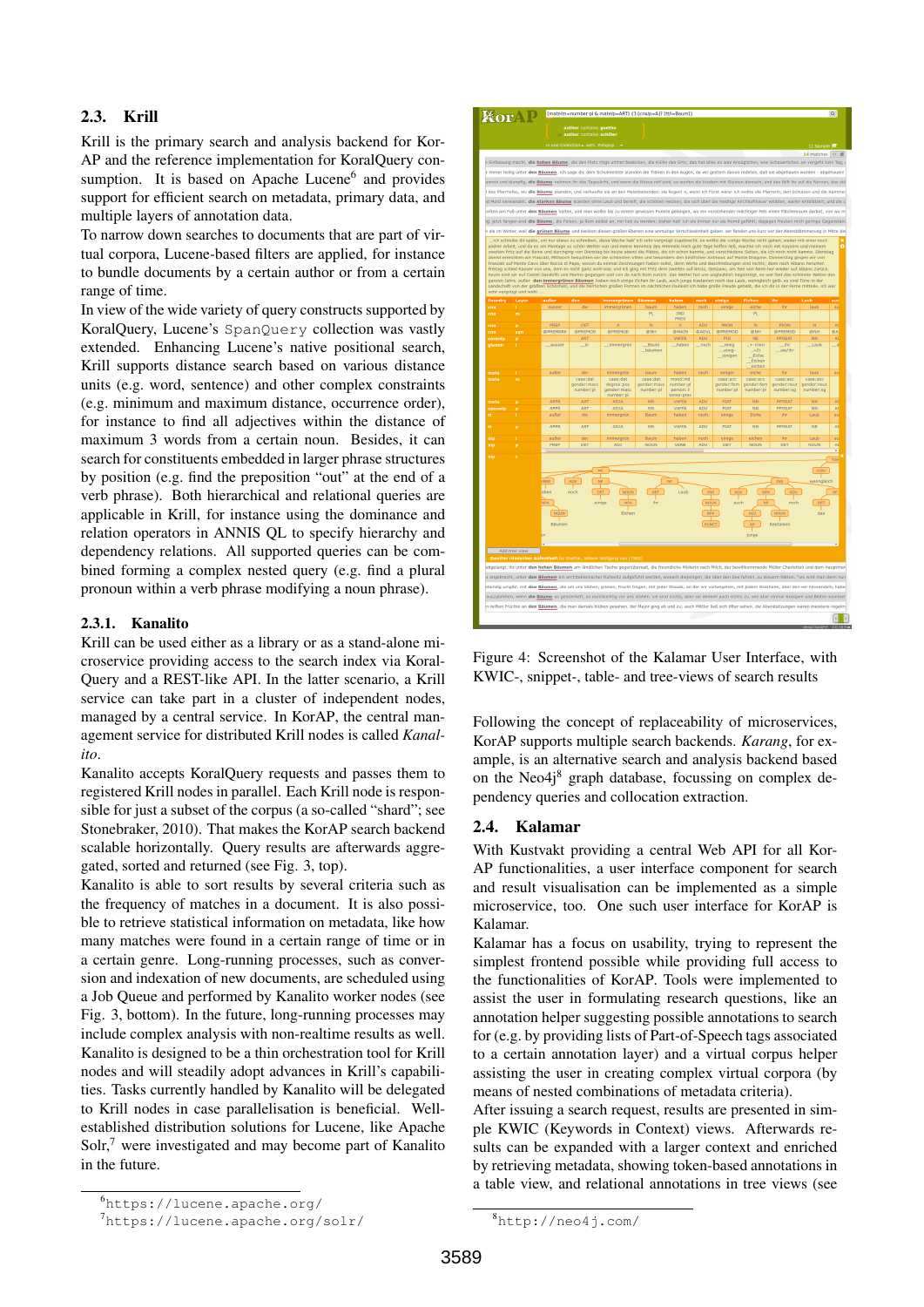

Figure 3: Short- and long-running processes in the Kanalito workflow

Fig. 4). These requests directly correspond to Kustvakt Web API calls, granting transparent access to the underlying corpus data.

## 3. Related Work

In the beginning of the project, various corpus analysis systems were evaluated for their aptitude to succeed COS-MAS II (Bański et al., 2012). The *IMS Corpus Workbench* (CWB; Christ, 1994; Evert and Hardie, 2011) was considered as being a mature solution for most requirements, but was discarded due to its limitation of 2.1 billion tokens per corpus at that time (Evert and Hardie, 2011). Since then, corpus technologies have evolved: The next generation of CWB, for example, will not have the aforementioned limitation of corpus size (Evert and Hardie, 2015), and therefore can be considered a valid alternative to KorAP's search and analysis backend.

BlackLab,<sup>9</sup> actively developed at the Institute for Dutch Lexicology, is a corpus query engine that provides a similar set of features as Krill and uses the same underlying search engine. It handles multiple query languages and supports similar query constructs. Although it uses Lucene as well, it applies different indexing strategies. Thus, it can be a good candidate for performance comparison in the future and may serve as an alternative search backend. The same is true for *MTAS*, a similar search engine developed at the Nederlab,<sup>10</sup> focusing on a tight integration with Apache Solr.

Corpus query technologies based on relational databases (RDBMS) like ANNIS (Zeldes et al., 2009) focus on large sets of query features, but are rarely considered for large corpora, although recent evaluations have shown parallelisation to be a promising approach for reasonable performance using RDBMS for corpus analysis (Schneider, 2012). The design of KorAP architecture allows for straightforward adaptation of future corpus technologies.

For several years, transnational infrastructures have been implemented – in Europe this process is facilitated through the so-called ESFRI-roadmap. An infrastructure designed for dealing with language resources is CLARIN (Váradi

et al., 2008). Following its API-first development approach, KorAP allows for an unobstructed integration into CLARIN. Kustvakt supports authentication mechanisms favored by CLARIN (i.e. Shibboleth) and provides OAuth-2.0-based authorization flows to grant access to the language resources of DEREKO (cf. Diewald and Kupietz, 2016). KorAP already participates in CLARIN-FCS and further support is in preparation (e.g. integration of CLARIN-Virtual-Collection-Registry and FCS 2.0).

# 4. Conclusion

KorAP is a corpus search and analysis platform for large corpora focussing on scalability, flexibility, and sustainability. A microservice-based architecture is a promising approach to fulfill these requirements, as described in this paper. The system consists of small components that are easy to extend, replace, and maintain. While KorAP is still under development, it is already in use for special corpora (cf. Fischer et al., 2016) and part of ongoing collaborations (Cosma et al., 2016). Being free and open source software, KorAP welcomes contributions from everyone.

#### Acknowledgements

KorAP is developed at the Institute for the German Language (IDS), member of the Leibniz-Community<sup>11</sup> and supported by the  $KobRA^{12}$  project, funded by the Federal Ministry of Education and Research (BMBF).<sup>13</sup> The authors would like to thank Elena Frick, Peter Harders, Piotr Pezik, and Carsten Schnober for their contributions to KorAP, and the anonymous reviewers for their constructive comments.

#### Bibliographical References

Banski, P., Fischer, P. M., Frick, E., Ketzan, E., Kupi- ´ etz, M., Schnober, C., Schonefeld, O., and Witt, A. (2012). The new IDS corpus analysis platform: Challenges and prospects. In *Proceedings of the Eighth International Conference on Language Resources and Evaluation (LREC 2012)*, pages 2905–2911.

<sup>9</sup>http://inl.github.io/BlackLab/

<sup>10</sup>https://www.nederlab.nl/

<sup>11</sup>http://www.leibniz-gemeinschaft.de/en/ about-us/leibniz-competition/projekte-

<sup>2011/2011-</sup>funding-line-2/

<sup>12</sup>http://www.kobra.tu-dortmund.de

<sup>13</sup>http://www.bmbf.de/en/